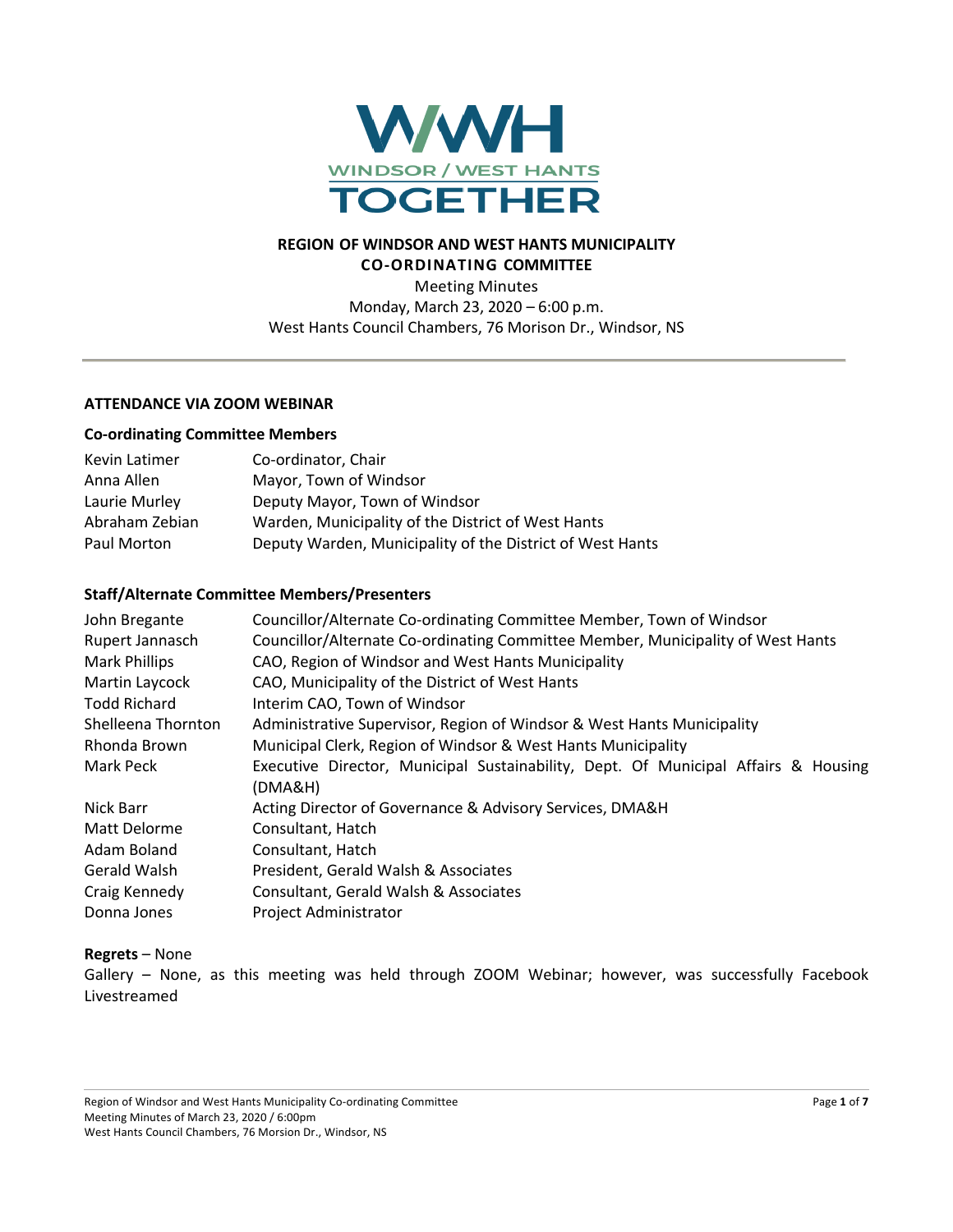- **1. CALL TO ORDER** Co-ordinator Latimer called the meeting to order at 6:10pm and noted this was the last official meeting of the Co-ordinating Committee and asked for a roll call of attendees. He thanked everyone for their understanding in helping to make this meeting work in a virtual world. CAO Phillips spoke to the technology used and provided a brief review of the protocol for the evening's meeting.
- **2. CONFLICT OF INTEREST DECLARATION** (if any) None
- **3. APPROVAL OF AGENDA** Additions and/or Deletions

**MOVED/SECONDED THAT THE AGENDA BE APPROVED AS CIRCULATED. MOTION CARRIED.**

**4. APPROVAL OF MINUTES** 

**MOVED/SECONDED THAT THE JANUARY 27, 2020 CO-ORDINATING COMMITTEE MEETING MINUTES BE APPROVED AS AMENDED. MOTION CARRIED.**

**MOVED/SECONDED THAT THE FEBRUARY 24, 2020 CO-ORDINATING COMMITTEE MEETING MINUTES BE APPROVED AS AMENDED. MOTION CARRIED.**

**MOVED/SECONDED THAT THE MARCH 9, 2020 CO-ORDINATING COMMITTEE MEETING MINUTES BE APPROVED AS CIRCULATED. MOTION CARRIED.**

## **5. DELEGATIONS / PRESENTATIONS**

- (a) Hatch Asset Registry & Asset Management Road Map
	- Mr. Delorme thanked the Committee for the opportunity to be involved in this exciting project. Stated that it has been a huge extension of the Provincial DMA mandate while using their standards and way of tracking data.
	- Advised they have pushed forward to gather all the assets across the municipalities, as well as doing risk assessment and projections based on risk and priority.
	- Co-ordinator Latimer noted for those participating via live stream that the presentation was included as part of the agenda package and was available online.
	- Mr. Delorme presented a PowerPoint presentation on the deliverables and noted the highlights of the work done on the project to date.
	- In following up to the project, Mr. Delorme stated they would like to do a presentation of the entire program to the new Council as well as a staff training session. Added this was not part of the RFP but was a value add because it would help in what the Region was doing.
	- Advised they were hoping to get the final report and Asset Plan submitted in April 2020.
	- Mayor Allen asked how easy the system was to use for their staff in terms of tracking and upgrading. Mr. Delorme advised it was easy if familiar with Excel (as it is an Excel Spreadsheet). Also noted they have a very sophisticated guide that provides step by step instructions. One part that is a little specialized is GIS, requires a specific way to use it but the municipal unit has the staff that know how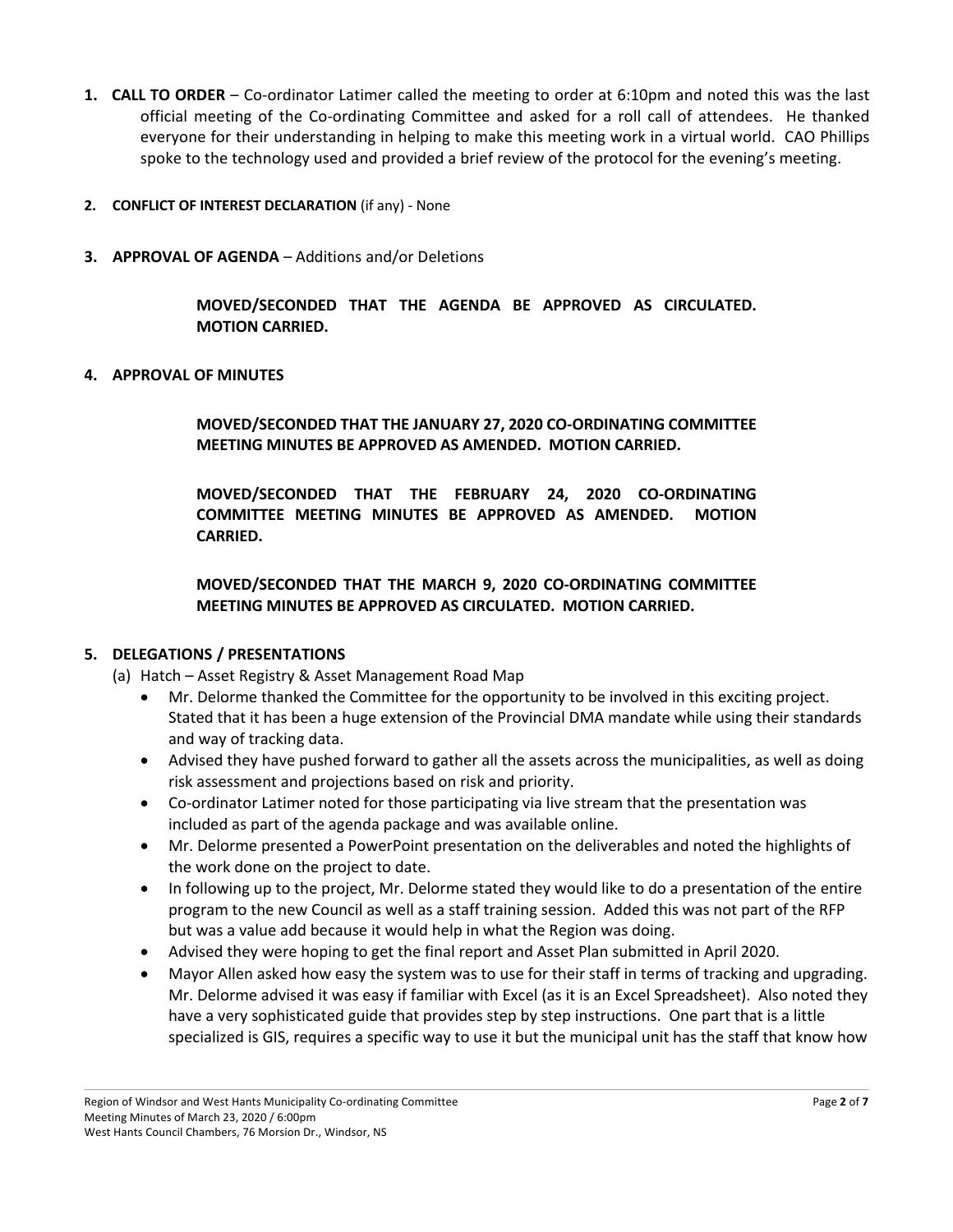to do that.

- Mayor Allen asked Mr. Delorme to share the advantage of having this done as municipal unit in terms of a financial perspective when applying for funding from other levels of Government. Mr. Delorme shared the several advantages with the Committee.
- CAO Richard added that the journey with Hatch has been a positive one, and he is looking forward to seeing the draft Asset Management plan and putting it to work.

# *Mr. Delorme and Mr. Boland left the virtual meeting at 6:44pm*.

- (b) Gerald Walsh & Associates Human Resources
	- Mr. Walsh introduced Mr. Kennedy who was in attendance in the virtual meeting and is now the lead consultant on the file.
	- Mr. Walsh presented his report to the Co-ordinating Committee and reviewed the highlights of the report. Noted they are essentially done but still have a few loose ends to tidy up; some policies . and the performance management system.
	- Mayor Allen stated that in her view, this work was the most challenging piece of our puzzle as they pulled their municipal units together. Hopes there were lessons learned for future municipalities that may choose to take this route.
	- CAO Phillips thanked Mr. Walsh & his team. Stated the HR component represents a significant body of work and establishes some benchmarks with expertise. We have not only industry standards but market value and industry practices that reflect the modernization that they wanted to achieve for their organization and staff.

*Mr. Walsh & Mr. Kennedy left the virtual meeting at 6:57pm*.

## **6. BUSINESS ARISING FROM PREVIOUS MINUTES**

(a) Work Plan Updates – Co-ordinator Latimer

- Co-ordinator Latimer reviewed the Workplan with the Committee and noted the deliverables achieved for each section. Stated there are two exceptions, Asset Management and RCMP Policing which are being dealt with this evening.
- Noted under the Financial section there were some incomplete sections but stated these were transitional and unable to be completed until they turn over to the new municipality.
- Co-ordinator Latimer spoke to a report that he prepared on the consolidation and benefits. Advised it would be put forward as part of the record.
- Advised the Committee that DMA&H would be looking for a concluding report to be submitted with recommendations based on their experience working together as a committee. Noted he would be reaching out to members of the Committee and the CAO's in the course of pulling the report together.
- Warden Zebian thanked Co-ordinator Latimer for all the work he has done and advised that he has exceeded every expectation they had. Mayor Allen echoed the Warden's comments.
- (b) Policies for Approval
	- Ms. Thornton advised that the Recommendation Report on the Policies for Approval was in follow up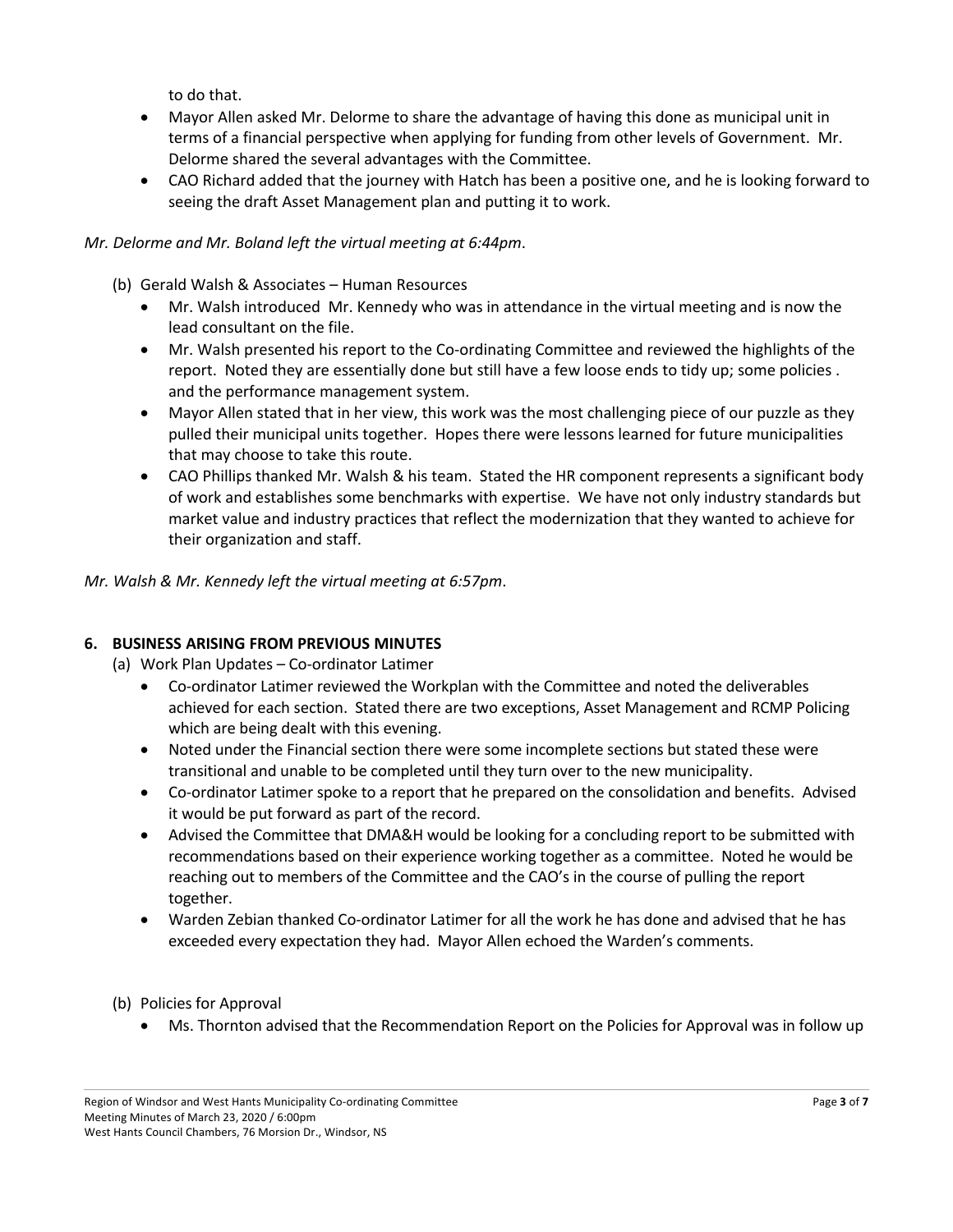to the Notice to Consider report that was put forward at the March 9, 2020 Co-ordinating Committee.

• Highlighted some minor changes in the Meeting and Committee Procedural Policy and advised of a last-minute change in light of COVID-19 and the notice from Minister Porter pertaining to municipal units still having to conduct business but the meetings were to take place virtually. Ms. Thornton noted that there has been an addition of clause 5.9 which reads "All Councillors or resident members of Committee of Council may participate by electronic means as described in 5.8 during a local or worldwide crisis. This would not constitute one of the four (4) electronic meetings per year as identified in  $5.8(q)$ ." Ms. Thornton noted that all other clauses within Section 5 would be re-numbered accordingly.

**MOVED/SECONDED THAT THE CO-ORDINATING COMMITTEE APPROVE THE PROCUREMENT AND TENDERING POLICY RCOFN-003.00 FOR THE REGION OF WINDSOR AND WEST HANTS MUNIIPALITY. MOTION CARRIED.**

**MOVED/SECONDED THAT THE CO-ORDINATING COMMITTEE APPROVE THE CODE OF CONDUCT FOR ELECTED MUNICIPAL OFFICIALS POLICY RCOHR-002.00 FOR THE REGION OF WINDSOR AND WEST HANTS MUNIIPALITY. MOTION CARRIED.**

**MOVED AND/SECONDED THAT THE CO-ORDINATING COMMITTEE APPROVE THE MEETING AND COMMITTEE PROCEDURAL POLICY RCOGE-003.00 FOR THE REGION OF WINDSOR AND WEST HANTS MUNIIPALITY WITH THE INSERTED CLAUSE 5.9 that reads,** "All Councillors or resident members of Committee of Council may participate by electronic means as described in 5.8 during a local or worldwide crisis. This would not constitute one of the four (4) electronic meetings per year as identified in 5.8(g)." **. MOTION CARRIED.**

- (c) April  $1<sup>st</sup>$ . Update
	- CAO Phillips provided an update on plans for the April  $1<sup>st</sup>$  launch to the Committee members and advised that in light of COVID-19 it would be held in the virtual world.
	- Advised they have had an initial meeting/contact with the elected officials to ensure they are ready and have also been provided a briefing on governance procedures.
	- CAO Phillips added that the elected officials have signed their Oath of Office and that Ms. Brown was the witness to that process. Next step would be for them to speak and deliver that oath in a public meeting.
	- Appointments for the Town Crier, CAO, and Committee Appointments would occur during the April  $1<sup>st</sup>$ meeting.

## **7. STAFF REPORTS**

(a) CAO Report

• CAO Phillips reviewed and noted the highlights of his CAO report including Governance, Administration, Finance, Community Development, Planning and Development, Economic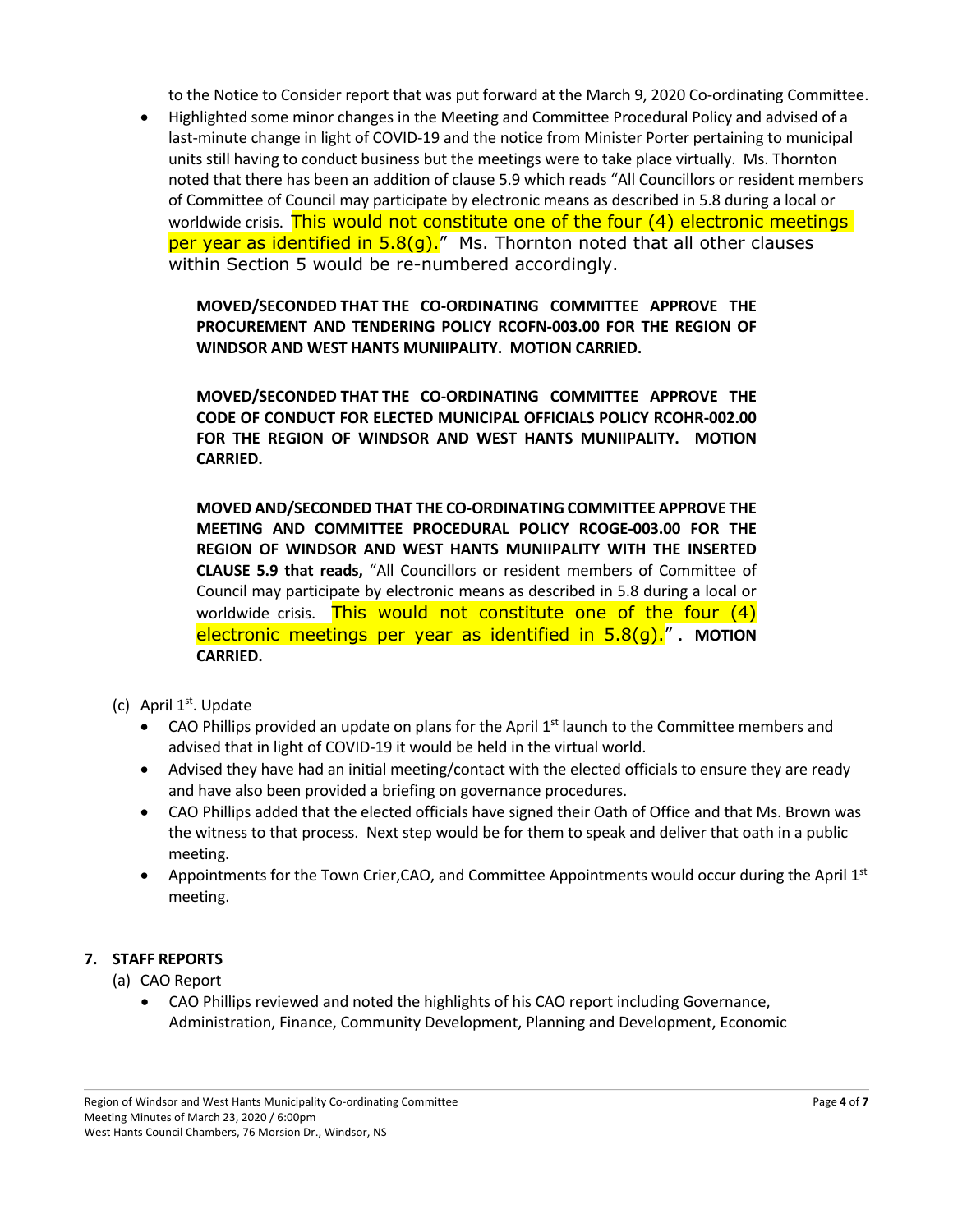Development, Public Works and Infrastructure and Protective Services.

- Noted that things have been delayed due to COVID-19 as indicated in his report.
- CAO Phillips extended a thank you to Co-ordinator Latimer, Ms. Jones, former CAO Coutinho, CAO Laycock, DMA&H and all the consultants; and most importantly, staff.
- Co-ordinator Latimer asked CAO Phillips to provide an update to the Committee on the most recent forecast for the transition budget.
- CAO Phillips advised of a current deficit of \$21k but noted this could turn to a \$34k surplus with a positive ruling from Canada Revenue Agency (CRA) on the HST status.
- (b) Municipal Elections Final Update
	- Ms. Brown presented a final report for the results of the March  $7<sup>th</sup>$ , 2020 Municipal Election. Congratulated the Elected Officials and thanked those that ran in the election to provide a choice for their residents.
- (c) Committee. The Committee
	- Ms. Brown presented the Appointment of the By-Laws Officer Recommendation Report to the Committee.

**MOVED/SECONDED THAT EFFECTIVE APRIL 1, 2020 THE CO-ORDINATING COMMITTEE APPOINTS RYAN PARKER AS BY-LAW ENFORCEMENT OFFICER FOR ALL BY-LAWS UNDER THE REGION OF WINDSOR AND WEST HANTS MUNICIPALITY, INCLUDING THE BY-LAWS OF THE FORMER TOWN OF WINDSOR, FORMER TOWN OF HANTSPORT AND FORMER MUNICIPALITY OF THE DISTRICT OF WEST HANTS. MOTION CARRIED**.

- (d) Official Seal of the Regional Municipality
	- Ms. Brown presented the Recommendation Report on the Official Seal for the new regional municipality.

**MOVED/SECONDED RECOMMEND THAT CO-ORDINATING COMMITTEE APPROVES THE DESIGN OF THE OFFICIAL SEAL OF THE REGION OF WINDSOR AND WEST HANTS MUNICIPALITY AS PRESENTED AT THE MARCH 23, 2020 CO-ORDINATING COMMITTEE MEETING. MOTION CARRIED.**

- (e) Appointment of Building and Fire Official
	- CAO Phillips presented the Appointment of Building and Fire Official Recommendation Report

**MOVED/SECONDED THAT EFFECTIVE APRIL 6, 2020, THE CO-ORDINATING COMMITTEE APPOINT ADAM SULLIVAN AS BUILDING OFFICIAL IN ACCORDANCE WITH SECTION 5(2) OF THE NOVA SCOTIA BUILDING CODE ACT AND AS FIRE OFFICIAL IN ACCORDANCE WITH SECTION 19(1)(b) OF THE NOVA SCOTIA FIRE**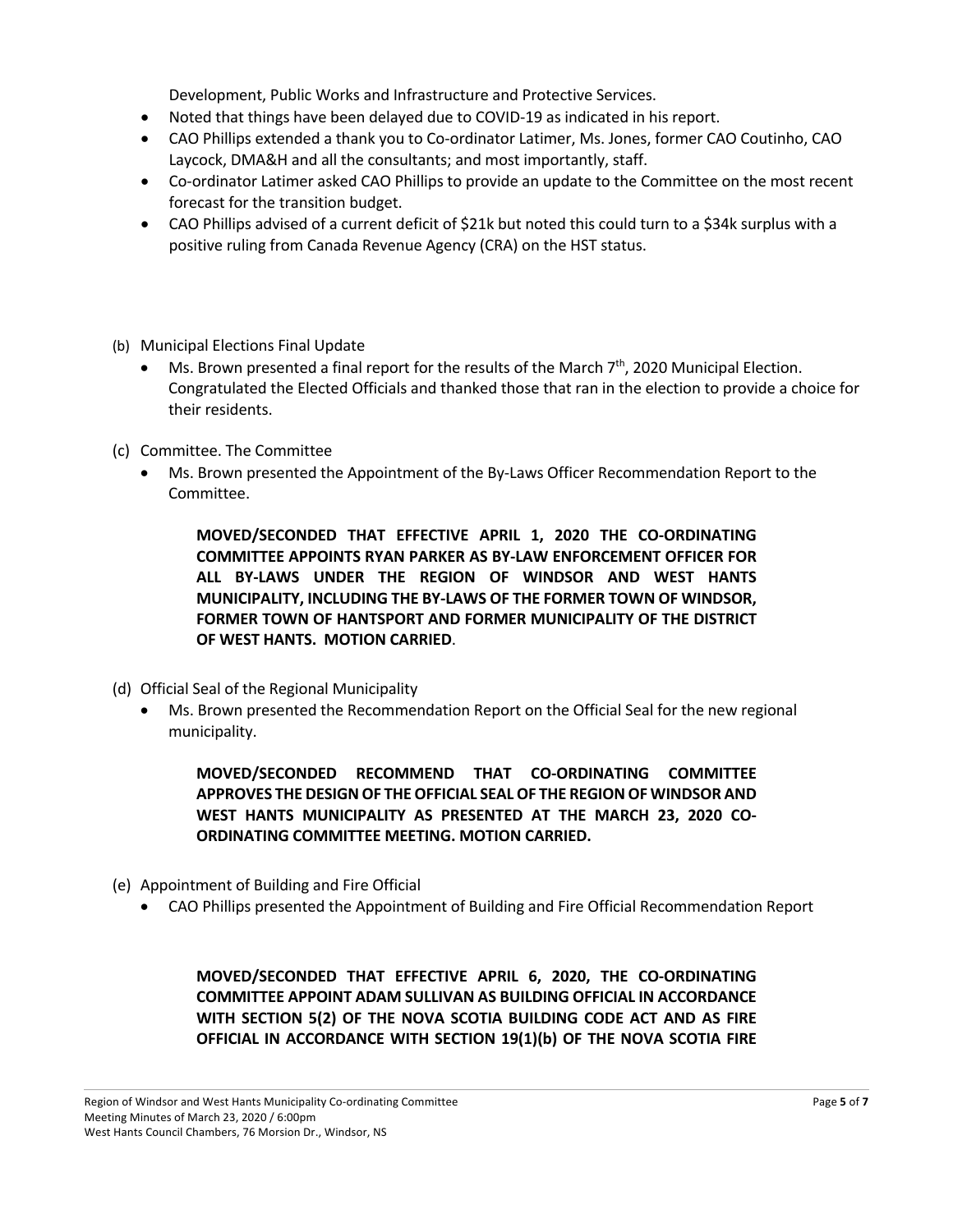#### **CODE. MOTION CARRIED.**

### **8. BILL 55, SECTION 12 ITEMS (none)**

### **9. CORRESPONDENCE RECEIVED (none)**

#### **10. ADDITIONS TO THE AGENDA (none)**

Mr. Peck thanked the Co-ordinating Committee for their work. Stated that structural change is challenging but rewarding, huge opportunity for municipal government here in Nova Scotia. Thanked the Municipality of West Hants and the Town of Windsor for leading the way. Extended a thank you to Ms. Pond, Mr. Barr, Ms. Bennett and Mr. Dauphinee who deserve a lot of credit. On behalf of the Department, thank you to all.

Co-ordinator Latimer extended congratulations to the Committee, to the Alternates, to the CAO's and their staff as well as to the staff of Municipal Affairs, a job well done. Noted he was very proud of how the Committee and staff have worked and stuck together to get us to the finish line.

### **11. IN-CAMERA (if any)**

(a) Contract Matter

*Those that remained for the in-camera session included the Co-ordinating Committee members, Alternate Committee members Bregante and Jannasch, CAO Phillips, CAO Laycock, Interim CAO Richard, Mr. Peck and Mr. Barr from DMA&H, Shelleena Thornton, Administrative Supervisor, Rhona Brown, Municipal Clerk and Project Administrator Jones.*

> **MOVED/SECONDED THAT AT 7:48PM, THE MEETING MOVED IN-CAMERA TO DISCUSS A CONTRACT MATTER. MOTION CARRIED.**

> **MOVED/SECONDED THAT AT 8:22PM, THE MEETING MOVED OUT OF IN-CAMERA. MOTION CARRIED.**

**Regular Open Meeting Re-convened at 8:22pm**

**MOVED/SECONDED THAT THE CO-ORDINATING COMMITTEE AUTHORIZE THE EXECUTION OF A MUNICPAL POLICING SERVICE AGREEMENT (MPSA) WITH "CANADA", PUBLIC SAFETY AND EMERGENCY PREPAREDNESS, FOR THE PROVISION OF POLICING SERVICES FOR THE REGION OF WINDSOR AND WEST**